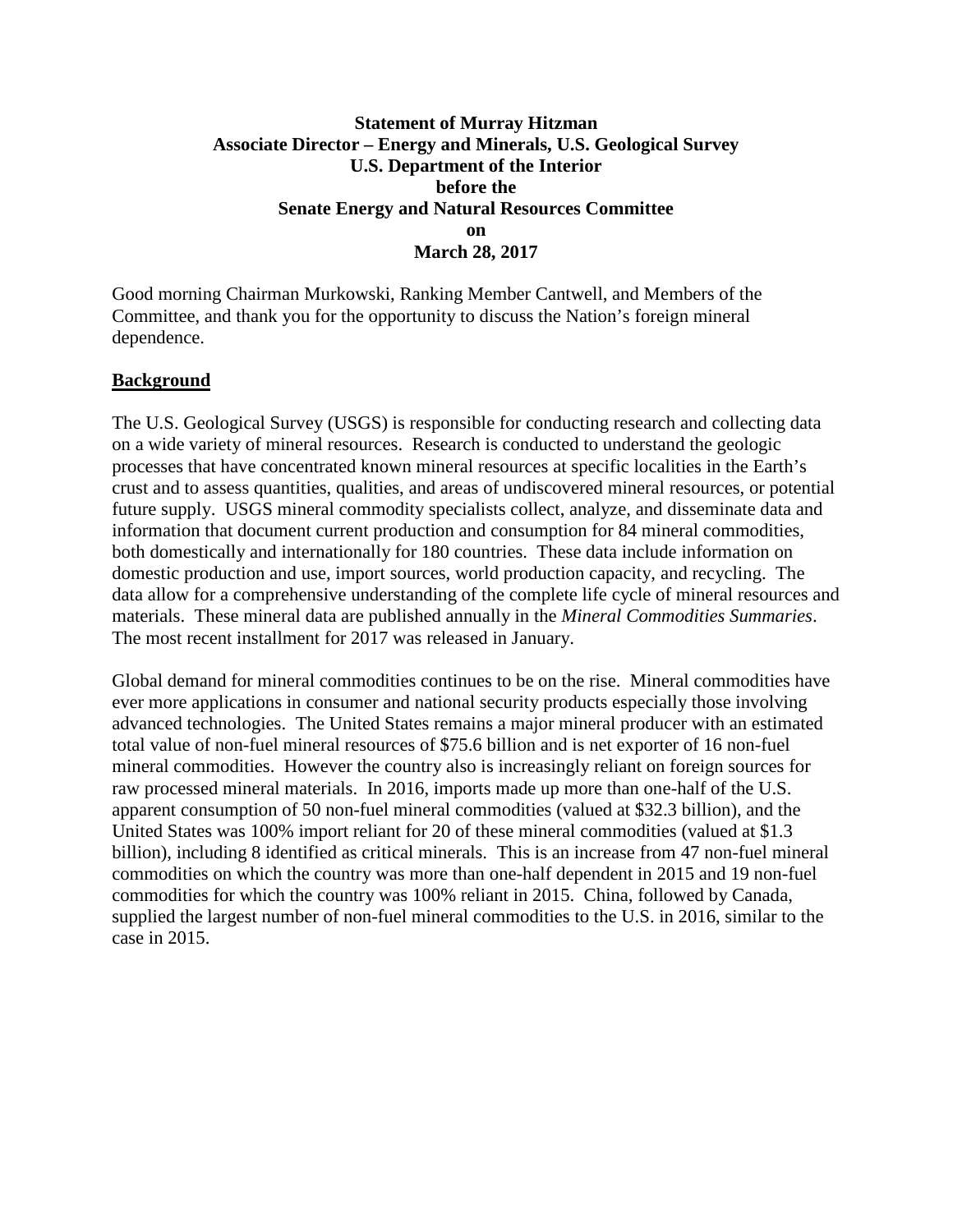# 2016 U.S. NET IMPORT RELIANCE

| Commodity                               |
|-----------------------------------------|
| <b>ARSENIC</b>                          |
| <b>ASBESTOS</b>                         |
| <b>CESIUM</b>                           |
| <b>FLUORSPAR</b>                        |
| <b>GALLIUM</b>                          |
| GRAPHITE (natural)                      |
| <b>INDIUM</b>                           |
| MANGANESE                               |
| MICA, sheet (natural)                   |
| NIOBIUM (columbium)                     |
| QUARTZ CRYSTAL (industrial)             |
| RARE EARTHS                             |
| <b>RUBIDIUM</b>                         |
| SCANDIUM                                |
| <b>STRONTIUM</b>                        |
| <b>TANTALUM</b>                         |
| THALLIUM                                |
| <b>THORIUM</b>                          |
| VANADIUM                                |
|                                         |
| YTTRIUM                                 |
| <b>GEMSTONES</b>                        |
| <b>BISMUTH</b>                          |
| TITANIUM MINERAL CONCENTRATES           |
| POTASH                                  |
| <b>GERMANIUM</b>                        |
| STONE (dimension)                       |
| <b>ANTIMONY</b>                         |
| ZINC                                    |
| RHENIUM                                 |
| GARNET (industrial)                     |
| BARITE                                  |
| FUSED ALUMINUM OXIDE (crude)            |
| <b>BAUXITE</b>                          |
| TELLURIUM                               |
| TIN                                     |
| <b>COBALT</b>                           |
| DIAMOND (dust grit, and powder)         |
| PLATINUM                                |
| IRON OXIDE PIGMENTS (natural)           |
| IRON OXIDE PIGMENTS (synthetic)         |
| PEAT                                    |
| SILVER                                  |
| CHROMIUM                                |
| MAGNESIUM COMPOUNDS                     |
| <b>ALUMINUM</b>                         |
| <b>IODINE</b>                           |
| LITHIUM                                 |
| SILICON CARBIDE (crude)                 |
| ZIRCONIUM MINERAL CONCENTRATES          |
|                                         |
| ZIRCONIUM (unwrought)<br><b>BROMINE</b> |
|                                         |
| MICA, scrap and flake (natural)         |
| PALLADIUM                               |
| TITANIUM (sponge)                       |
| SILICON                                 |
| COPPER                                  |
| LEAD                                    |
| VERMICULITE                             |
| MAGNESIUM METAL                         |
| NITROGEN (fixed)-AMMONIA                |
| TUNGSTEN                                |
| NICKEL                                  |
|                                         |

| Percent   | Major import sources (2012-15) <sup>2</sup>                          |
|-----------|----------------------------------------------------------------------|
| 100       | China, Japan                                                         |
| 100       | Brazil                                                               |
| 100       | Canada                                                               |
| 100       | Mexico, China, South Africa, Mongolia                                |
| 100       | China, Germany, United Kingdom, Ukraine                              |
| 100       | China, Mexico, Canada, Brazil                                        |
| 100       | Canada, China, France, Belgium                                       |
| 100       | South Africa, Gabon, Australia, Georgia                              |
| 100       | China, Brazil, Belgium, Austria                                      |
| 100       | Brazil, Canada                                                       |
| 100       | China, Japan, Romania, United Kingdom                                |
| 100       | China, Estonia, France, Japan                                        |
| 100       | Canada                                                               |
| 100       | China                                                                |
| 100       | Mexico, Germany, China                                               |
| 100       | China, Kazakhstan, Germany, Thailand                                 |
| 100       | Germany, Russia                                                      |
| 100       | India, France, United Kingdom                                        |
| 100       | Czech Republic, Canada, Republic of Korea, Austria                   |
| 100       | China, Estonia, Japan, Germany                                       |
| 99        | Israel, India, Belgium, South Africa                                 |
| 95        | China, Belgium, Peru, United Kingdom                                 |
| 91        | South Africa, Australia, Canada, Mozambique                          |
| 90        | Canada, Russia, Chile, Israel                                        |
| 85        | China, Belgium, Russia, Canada                                       |
| 84        | China, Brazil, Italy, Turkey                                         |
| 83        | China, Thailand, Bolivia, Belgium                                    |
| 82        | Canada, Mexico, Peru, Australia                                      |
| 81        | Chile, Poland, Germany                                               |
| 79        | Australia, India, South Africa, China                                |
| 78        | China, India, Morocco, Mexico                                        |
| >75       | China, Canada, Venezuela                                             |
| >75       | Jamaica, Brazil, Guinea, Guyana                                      |
| >75       | Canada, China, Belgium, Philippines                                  |
| 75        | Peru, Indonesia, Malaysia, Bolivia                                   |
| 74        | China, Norway, Finland, Japan                                        |
| 73        | China, Ireland, Romania, Russia                                      |
| 73        | South Africa, Germany, United Kingdom, Italy                         |
| >70       | Cyprus, France, Austria, Spain                                       |
| >70       | China, Germany, Canada, Brazil                                       |
| 69        | Canada                                                               |
| 67        | Mexico, Canada, Peru, Poland                                         |
| 58        | South Africa, Kazakhstan, Russia.                                    |
| 53        | China, Brazil, Canada, Australia                                     |
| 52        | Canada, Russia, United Arab Emirates, China                          |
| >50       | Chile, Japan                                                         |
| >50       | Chile, Argentina, China                                              |
| >50       | China, South Africa, Netherlands, Romania                            |
| >50       | South Africa, Australia, Senegal                                     |
| >50       | China, Japan, Germany                                                |
| <50       | Israel, China, Jordan                                                |
| 48        | Canada, China, India, Finland                                        |
| 48        | South Africa, Russia, Italy, United Kingdom                          |
| 41        | Japan, Kazakhstan, China                                             |
| 38        | Russia, China, Canada, Brazil, South Africa                          |
| 34        | Chile, Canada, Mexico                                                |
| 30        | Canada, Mexico, Republic of Korea, Peru                              |
| 30        | Brazil, South Africa, China, Zimbabwe                                |
| 30        | Israel, Canada, China, Mexico                                        |
| 28        | Trinidad and Tobago, Canada, Russia, Ukraine                         |
|           |                                                                      |
| >25<br>25 | China, Canada, Bolivia, Germany<br>Canada, Australia, Norway, Russia |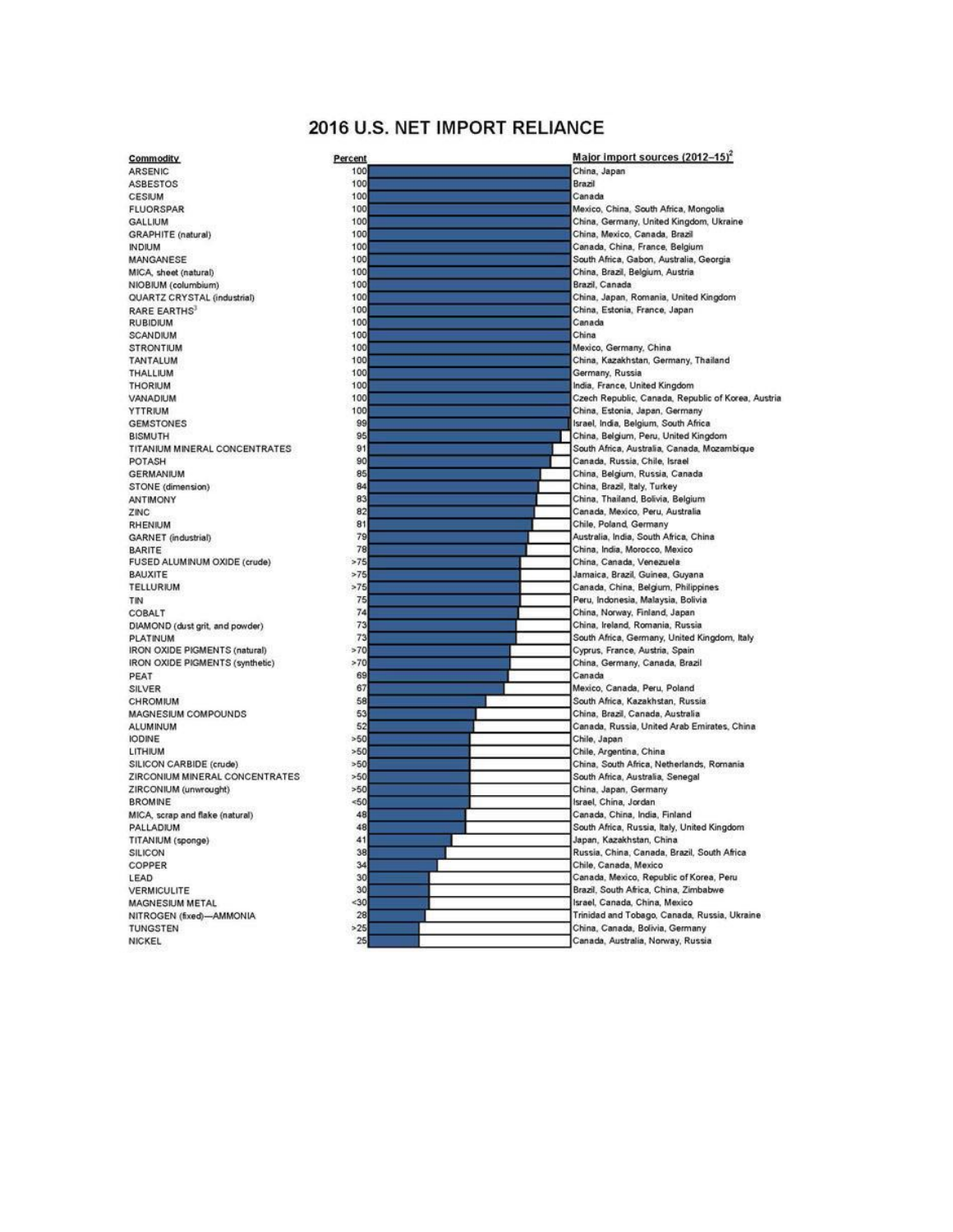#### MAJOR IMPORT SOURCES OF NONFUEL MINERAL COMMODITIES FOR WHICH THE UNITED STATES WAS GREATER THAN 50% NET IMPORT RELIANT IN 2016



The list of non-fuel mineral commodities for which the United States is 100% import reliant includes some well-known commodities such as manganese and rare earth elements as well as some more obscure commodities such as gallium and niobium. The rare earth elements are currently produced almost exclusively in China though domestic sources do exist, including the recently reopened and then shuttered Mountain Pass, California mine.

The USGS continues to research the occurrence of rare earth element deposits in the United States (a 2010 USGS study documented 28 rare earth deposits in the United States that potentially could be developed) and explore geological processes that may form domestic deposits that are yet to be discovered. For example, USGS scientists are conducting research in the southeastern United States on granites that contain high concentrations of rare earth elements to understand and assess likely chemical and physical processes that could lead to the enrichment and retention of rare earth elements in soil and to characterize the minerals in which heavy rare earth elements reside in regolith. The project will develop criteria and methodologies to delineate the occurrence of rare earth element-clay resources and define characteristics that relate to sustainable mining of rare earth element clay deposits. In addition, the USGS recently released a study on critical minerals, including rare earth elements, in Alaska.

The element gallium is recovered as a byproduct of processing bauxite (the material from which aluminum is extracted) and zinc ores primarily in China (80% of worldwide low-grade gallium capacity). Gallium is used primarily to manufacture gallium-arsenide wafers used in integrated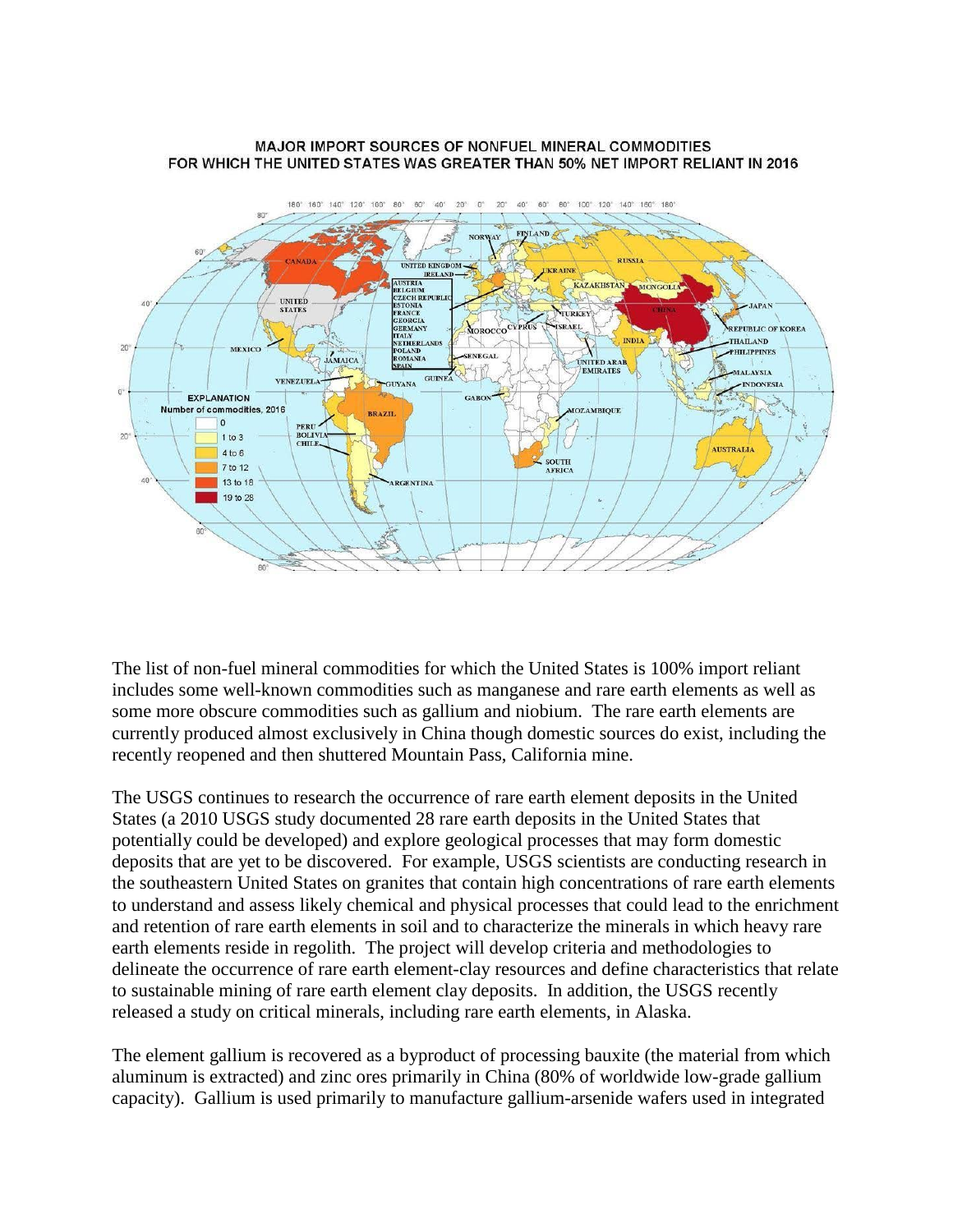circuits for defense applications and high-performance computers, light emitting diodes (LEDs), and solar cells.

Other exotic elements that the U.S. depends on from foreign sources include europium, which is essential for getting a bright red color out of TV screens and metal oxides responsible for some popular automobile paint colors. As an example of the effect of supply disruptions, after the 2011 Japanese earthquake and tsunami, for several months American vehicle manufacturers were unable to supply customers with popular red and black sports cars and trucks due to the unavailability of a critical ingredient.

In 2015, mineral specialists in the USGS National Minerals Information Center, with cooperation from the Department of Energy, developed an early warning screening tool to identify critical minerals of concern for economic and national security and stay ahead of the curve as technology changes and geopolitical unrest shifts.<sup>[1](#page-3-0)</sup> The tool accounts for several variables in identifying critical minerals, including how vulnerable the supply chain is to disruption, how much production growth is expected for the material, and market dynamics. Once the system has filtered out minerals that are not "potentially critical," the remaining minerals receive further analysis. In-depth studies allow users to rank each mineral from lower to higher potential criticality. The resultant rankings are currently used by the Defense Logistics Agency (DLA) to define a cutoff point for analyzing potentially critical materials for shortfalls. Tom Rasmussen, the Director of Strategic Plans for the DLA, has stated that "The USGS is world renowned as having an incredible reputation for providing mineral information. Having the USGS brand name on this early warning system lends [it] a great deal of credibility."

An accurate assessment of the Nation's mineral resources must include not only the resources available in the ground but also those that become available through recycling. Metal supply consists of primary material from a mining operation and secondary material, which is composed of new and old scrap. Recycling can contribute to metal production. Metals show a wide range of recycling rates, recycling efficiency, and new-to-old-scrap ratios. Recycling rates cluster in the range from 15 to 45 percent for different resources. Although recycling is a major source of some non-fuel mineral resources such as aluminum, technical difficulties with recycling mean that for other mineral commodities such as the rare earth elements recycling is challenging. USGS compiles information about recycling but research on new methods of metal recycling is undertaken mainly by the Department of Energy.

In addition to providing information on mineral production and consumption, the USGS also produces data that aids in assessing the mineral potential of the country, which we have done since 1879. This work continues as different mineral commodities gain importance for the economy and as our understanding improves of how mineral deposits form and how they can be discovered. Geological maps are a primary source of information for mineral exploration. Many USGS geological maps are produced in conjunction with state geological surveys through the National Cooperative Geologic Mapping Program through cooperative agreements.

<span id="page-3-0"></span><sup>&</sup>lt;sup>1</sup> The tool was featured in a report to Congress submitted in 2016 by the Interagency Subcommittee on Critical and Strategic Mineral Supply Chains and entitled, *Assessment of Critical Minerals: Screening Methodology and Initial Application*.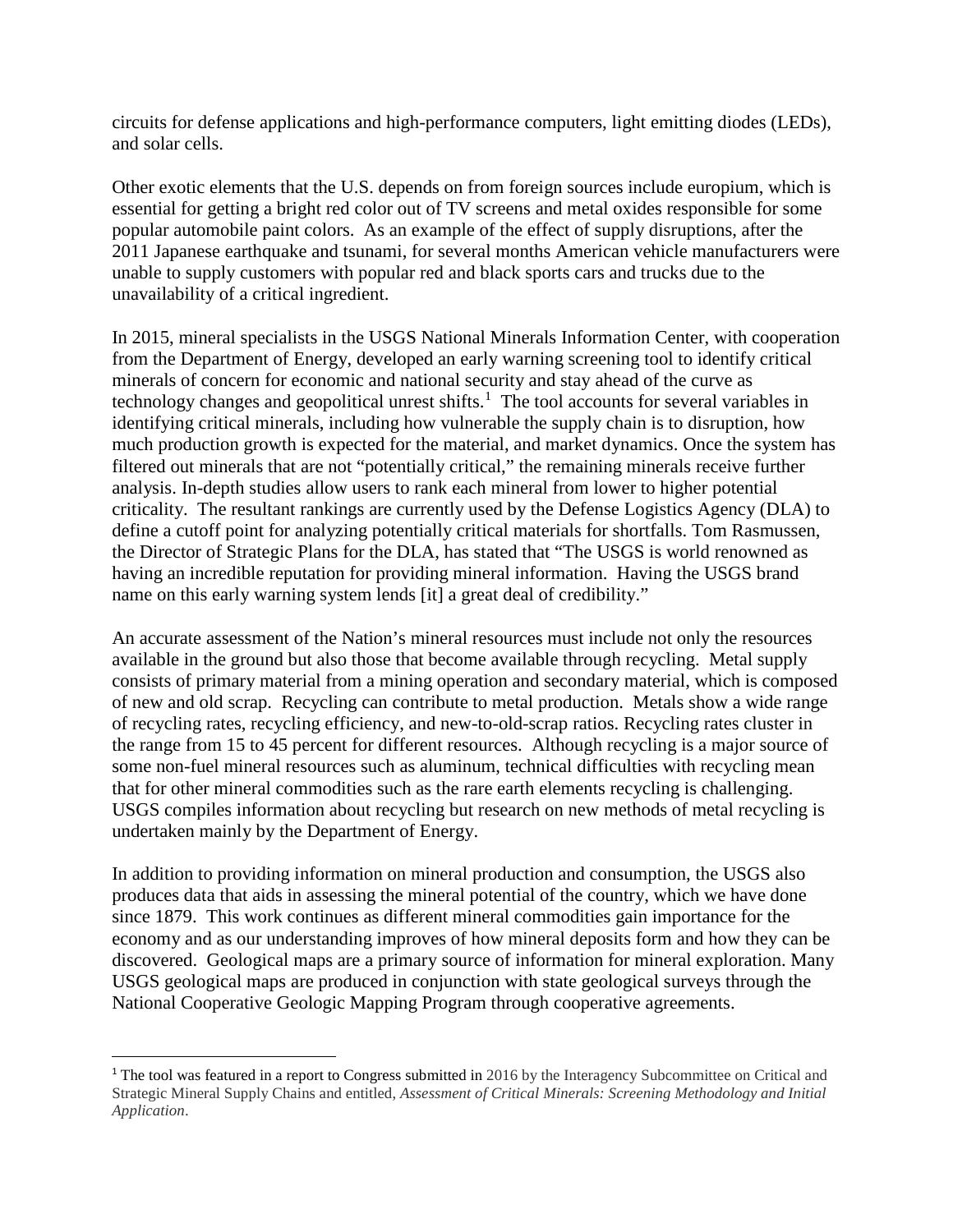To help source minerals domestically, the USGS undertakes both geologic mapping and the production of regional scale geophysical maps such as aeromagnetic and radiometric maps that help define areas favorable for exploration. This work generally requires more detailed geologic mapping, and currently about one-third of the United States has been mapped at these scales. Other countries such as Canada and Australia have undertaken such geological and geophysical surveys nationwide and have reported that investments of one dollar by the government have resulted in further investment of over five dollars by the private sector.

## **Conclusion**

The Department maintains a workforce of geoscientists, including geologists, geochemists, geophysicists, and resource specialists, with expertise in critical minerals and materials. The Department continuously collects, analyzes, and disseminates data and information on domestic and global rare earth and other critical mineral reserves and resources, production, consumption, and use. This information is published annually in the USGS *Mineral Commodity Summaries* (USGS, 2017) and includes a description of current events, trends, and issues related to supply and demand. These data inform analyses and policies concerning the Nation's dependence on foreign sources of mineral commodities.

The Department, through the USGS, stands ready to fulfill its role as the federal provider of unbiased research on known mineral resources, assessment of undiscovered mineral resources, and information on domestic and global production and consumption of mineral resources for use in global critical mineral supply chain analysis.

Thank you for the opportunity to present on behalf of the Department on the important subject of mineral resources. I will be happy to answer any questions.

## For More Information

Duke, J.M., 2010, Government geoscience to support mineral exploration: public policy rationale and impact: Prospectors and Developers Association of Canada. Toronto, Canada, 64 p.

Foley, N. and Ayuso, R., 2015, REE enrichment in granite-derived regolith deposits of the Southeastern United States: Prospective source rocks and accumulation processes, In: Simandl, G.J. and Neetz, M., (Eds.), Symposium on Strategic and Critical Materials Proceedings, November 13-14, 2015, Victoria, British Columbia, British Columbia Ministry of Energy and Mines, British Columbia Geological Survey Paper 2015-3, pp. 131-138. http://www.empr.gov.bc.ca/Mining/Geoscience/PublicationsCatalogue/Papers/Documents/P2015 -3/16%20Foley.pdf

Goonan, T.G., 2011, Rare Earth Elements—End Use and Recyclability: U.S. Geological Survey SIR 2011-5094 available at<http://pubs.usgs.gov/sir/2011/5094/>